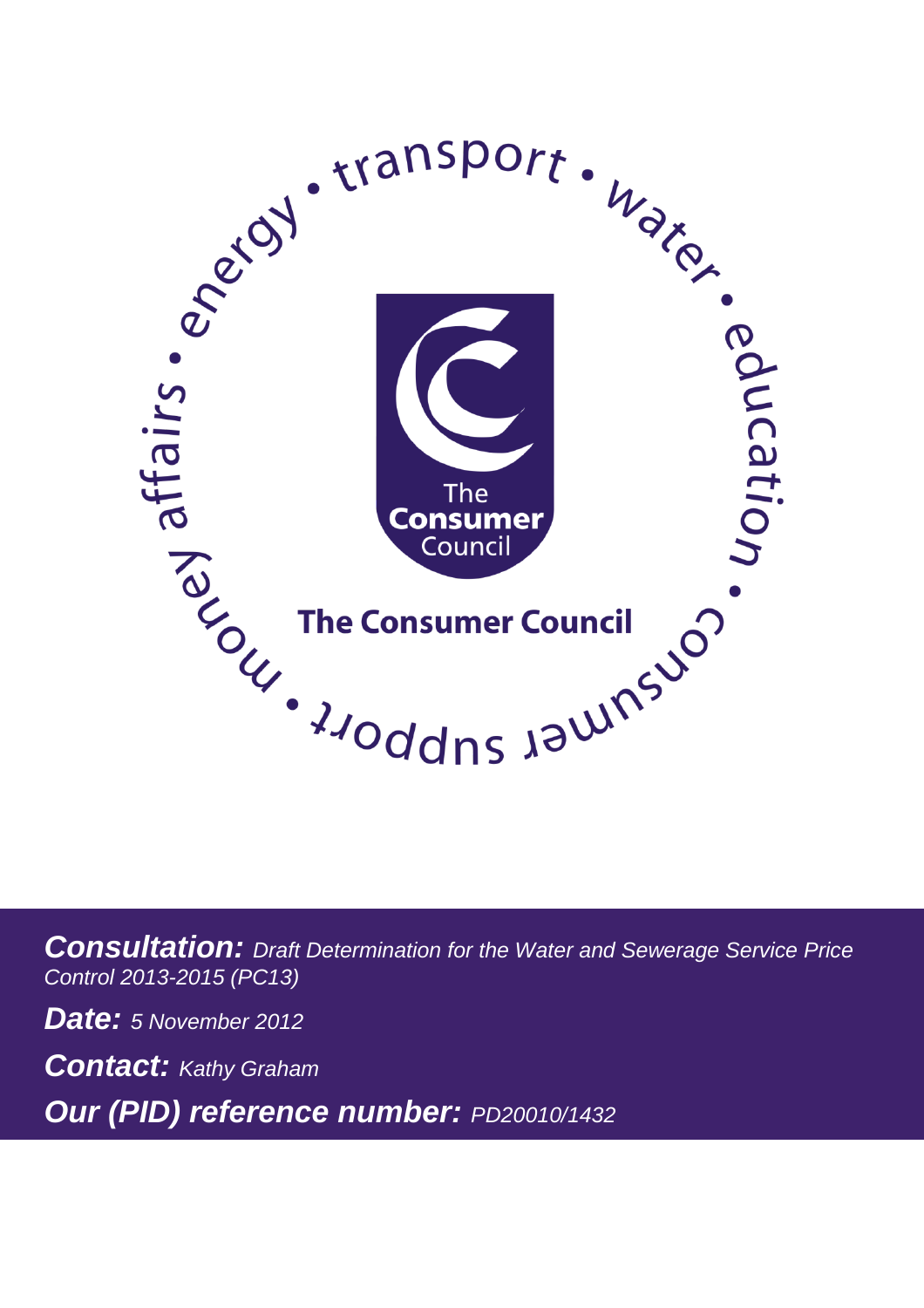#### **1.0 Introduction**

The Consumer Council welcomes the opportunity to respond to the Draft Determination for the Water and Sewerage Service Price Control 2013-2015 (PC13) published by the Utility Regulator (UR) in September 2012. The Consumer Council is an independent consumer organisation, working to bring about change to benefit Northern Ireland (NI) consumers. Our aim is to make the consumer voice heard and make it count.

We have a statutory remit to *promote and safeguard the interests* of consumers in NI and we have specific functions in relation to energy, water, transport and food (the Consumer Council and the Food Standards Agency (FSA) have a memorandum of understanding and the Consumer Council's strategic focus on food is primarily in relation to food prices and customer experience). These include considering consumer complaints and enquiries, carrying out research and educating and informing consumers.

The Consumer Council is also a designated body for the purposes of supercomplaints, which means that we can refer any consumer affairs goods and services issue to the Office of Fair Trading, where we feel that the market may be harming consumers' best interests.

In taking forward our broad statutory remit we are informed by and representative of consumers in NI. We work to bring about change to benefit consumers by making their voice heard and making it count. To represent consumers in the best way we can, we listen to them and produce robust evidence to put their priorities at the heart of all we do.

## **2.0 Background and context**

This is the Utility Regulator's second Price Control on NI Water and is for a two year period. The first, PC10, was for a period of three years. Significant improvements have been made in our water and waste water services in the last number of years through increased and improved investment, improved work practices, an increasing focus on consumers, outcomes and a greater level of scrutiny, monitoring and accountability.

The Price Control process introduced a transparent and open, albeit complex, regulatory process which involves consumers and stakeholders to define the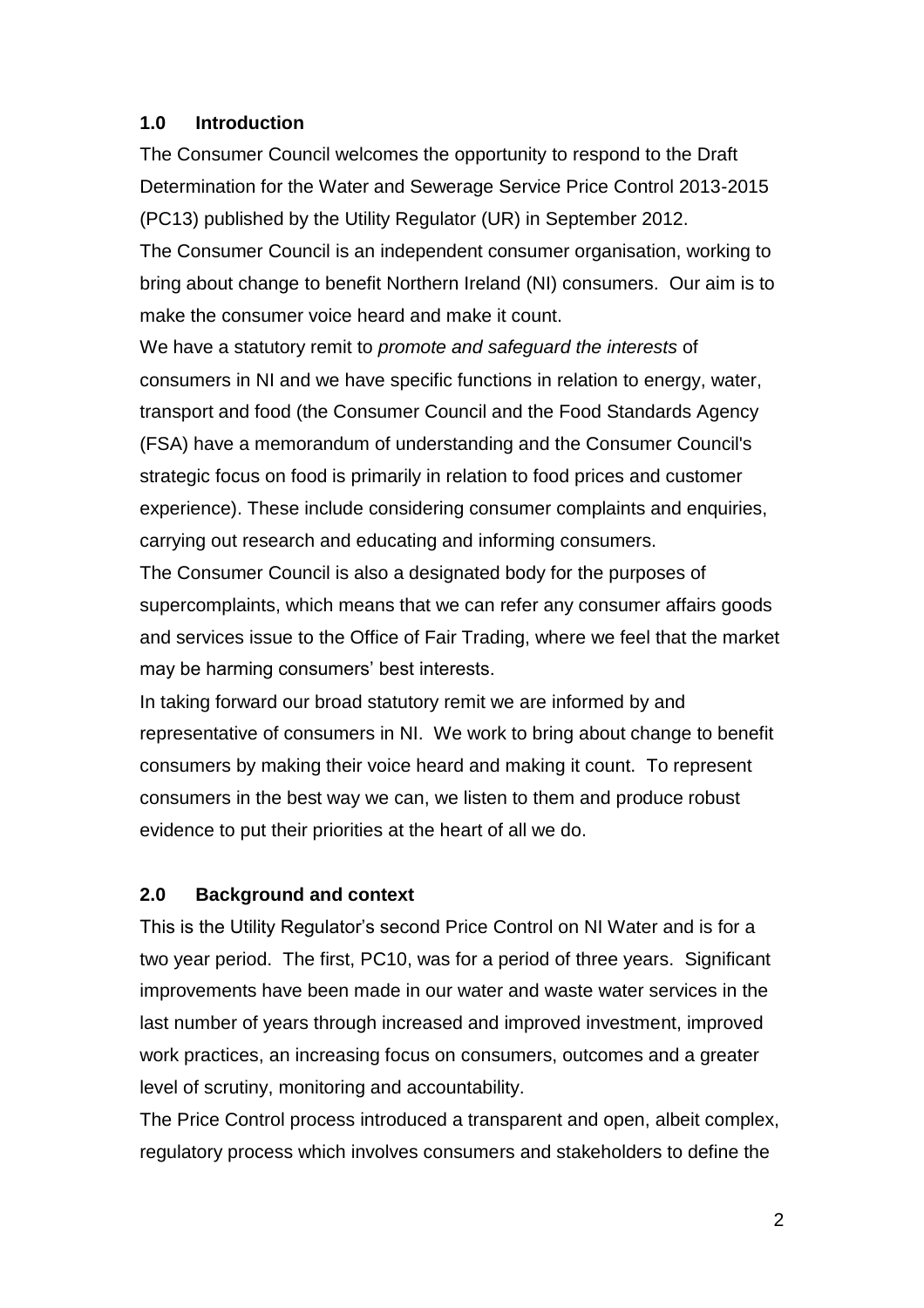costs and outputs of NI Water, and provides a framework for NI Water to evidence a disciplined approach to planning and costing.

In the Programme for Government (PfG) the NI Executive committed not to introduce domestic water charges for another three years. Legislation is currently being considered by the Assembly which permits the continuing of the subsidy to NI Water in lieu of domestic water charges until 2016. This will permit a newly elected Assembly and Executive in May 2015 to decide on the future finance and governance of NI Water.

Consumer Council research<sup>1</sup> shows that half of the adult population in Northern Ireland is worried about making ends meet and over half are worried about making ends meet in the future. Furthermore, only half are managing to keep up with bills and credit without difficulties and more than one in four stated that they are worried that they, or someone in their household, will lose their job within the next year. The Consumer Council welcomes the commitment of continuing the subsidy for at least another three years by the NI Executive.

Regarding non-domestic consumers PWC recently reported that almost one in five retail units in Belfast is vacant. This vacancy rate is almost twice that of the UK average.<sup>2</sup> In addition Northern Ireland can expect the lowest growth amongst the 12 UK regions in both 2012 and 2013, with the housing market flat and export markets remaining difficult.  $^3$  The FSB has reported "Throughout the recession the Northern Ireland economy has consistently lagged behind that of its UK counterparts".<sup>4</sup>

The need to strive for low costs and value for money in our water and sewerage services is constant but attracts particular attention in these tight economic times for both businesses and tax-payers.

It is vital that consumers understand the investment required to maintain this service and equally vital that investment continues to further develop the infrastructure.

<sup>1</sup> Consumer Proficiency Research, 2011/2012.The Consumer Council

<sup>&</sup>lt;sup>2</sup> [http://pwc.blogs.com/northern-ireland/2012/10/uk-high-streets-suffer-as-multiple-retailers](http://pwc.blogs.com/northern-ireland/2012/10/uk-high-streets-suffer-as-multiple-retailers-retreat.html)[retreat.html](http://pwc.blogs.com/northern-ireland/2012/10/uk-high-streets-suffer-as-multiple-retailers-retreat.html) 18 October 2012

<sup>&</sup>lt;sup>3</sup> UK Economic Outlook, July 2012 PWC

<sup>4</sup> http://www.fsb.org.uk/ni/corporation-tax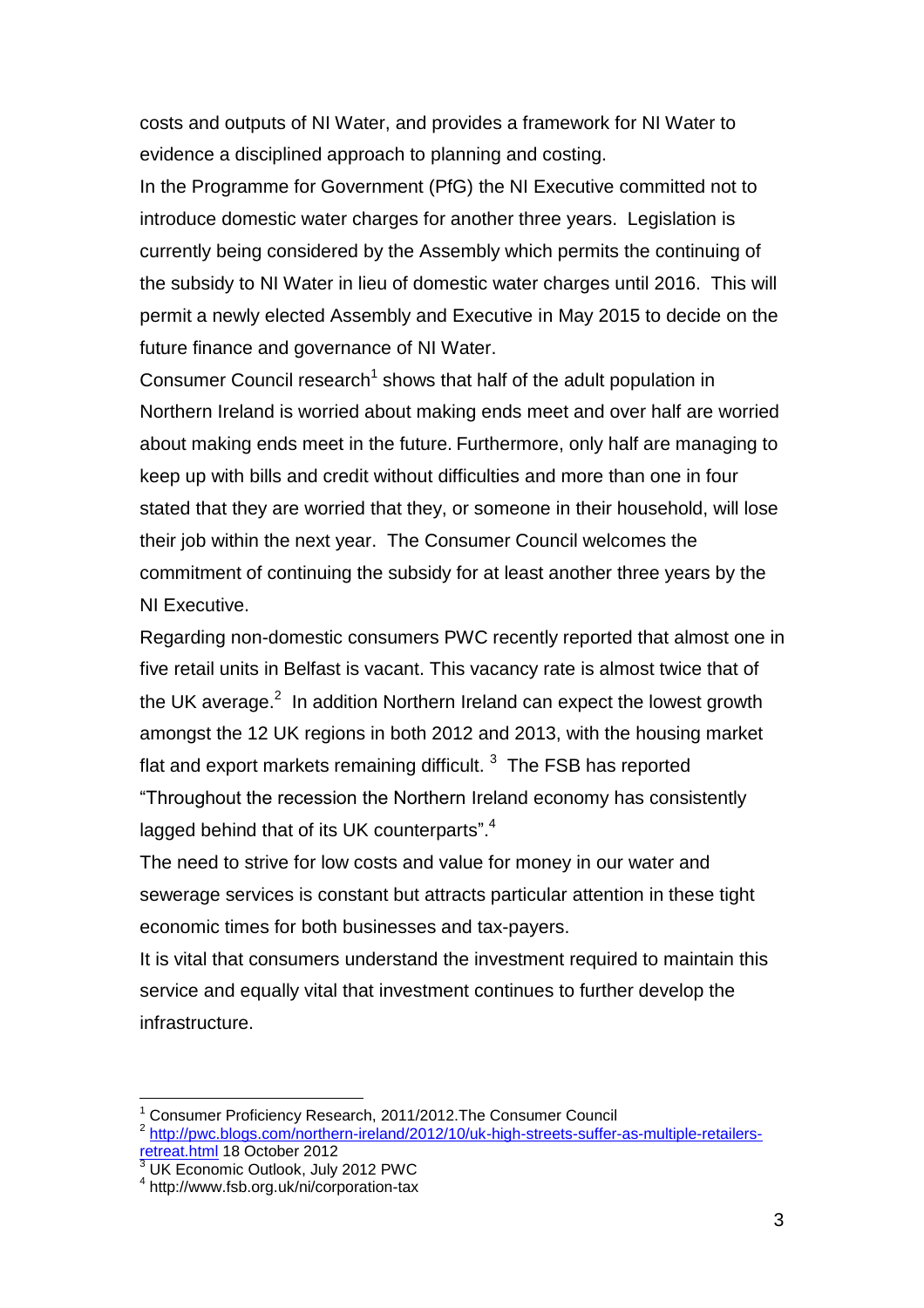## **3.0 Consumer Outcomes**

# **3.1 The Approach**

PC13 has been described and is being treated as a two year extension of PC10. As such, UR committed to a proportionate approach, describing it as "regulation-lite". Given the approach and the time frame stakeholders agreed that the consumer engagement undertaken for PC10 and reported in the Tapping into Consumer Views on Water Report would be current and relevant to be included as consumers' priorities for PC13. Consumers do not view the services they receive in price control cycles. It is the same service by the same company monitored by the same bodies. Therefore the smooth transition from one period to the next is essential, including the continuing improvement of services.

PC13 needs to build on the progress and achievements of PC10. Consumers do not want momentum to slow. The Consumer Council recognises that a proportionate approach is a reasonable one and that focus must be appropriately split between the delivery of PC13 and the planning of the more strategic six year PC15.

# **3.2 Improving Services**

NI Water states that it will have almost doubled its OPA in five years and this is welcome news for consumers. Although a useful measurement of service performance its application in NI Water is not without its shortcomings. Six of the scores of out 17 cannot be used because of data quality issues and of the measures which can be used there are issues of comparability as well as the fact that water companies in England and Wales have moved from OPA to SIM. However, until a suitable alternative for NI Water is found it is a good proxy of service improvement.

# **3.3 Consumer Priorities**

NI Water agreed to continue the focus on the five key service improvements identified by, and most visible to consumers in PC10. Consumers will therefore expect NI Water to commit to improving:

- 1. Sewer Flooding
- 2. Low Water Pressure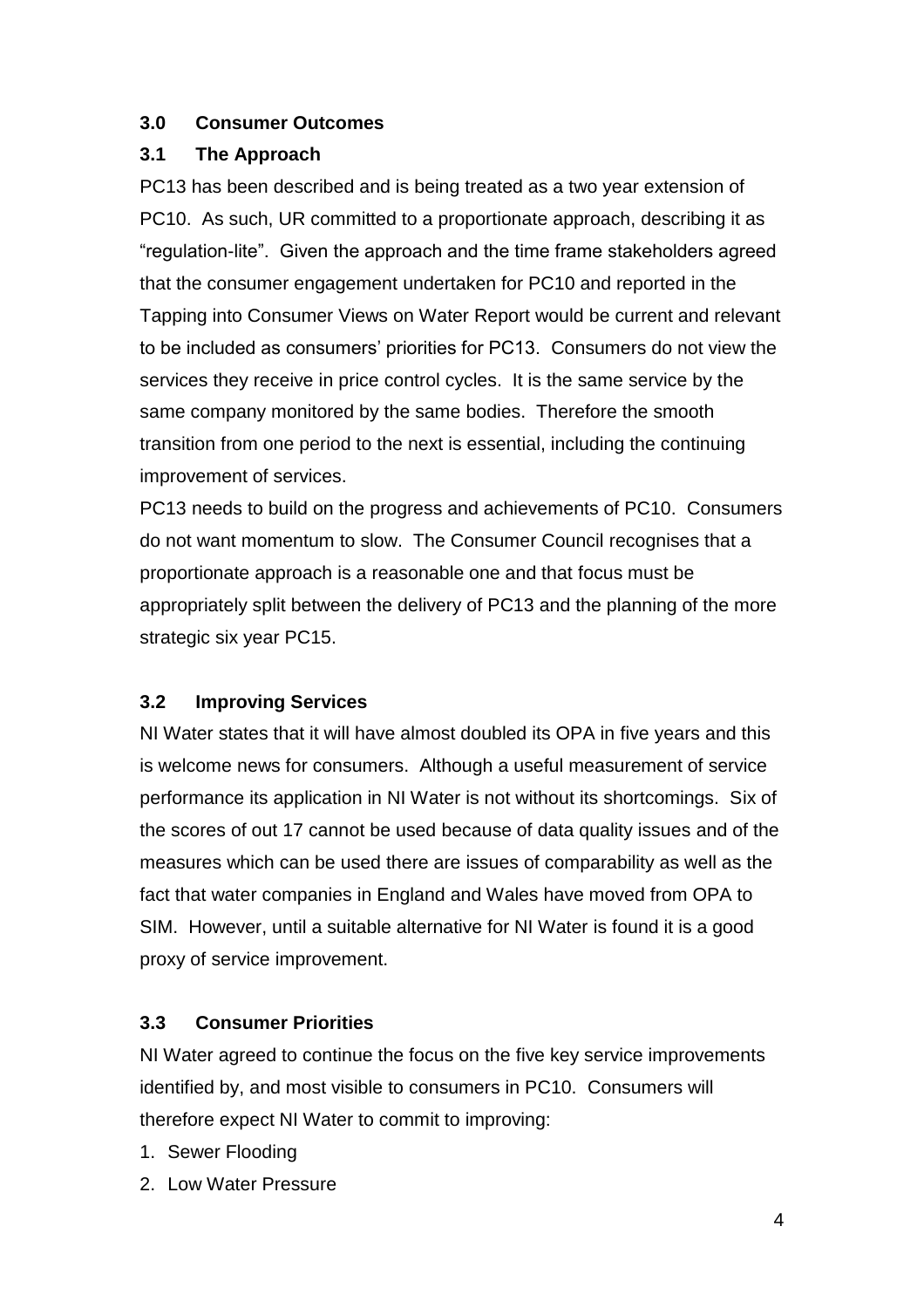- 3. Interruptions to Supply
- 4. Written Complaints
- 5. Customer Experience

In addition consumers will need to see clear links between investment and service improvement and delivery in these key areas. There needs to be tangible benefits. Consumers need to understand the where, when and why of service improvements. The imperative is on NI Water to improve the links between investment plans and the outcomes for consumers.

#### **3.4 Delivery**

#### **3.4.1 Capex**

If clear links between investment and outcomes are provided there are advantages to investing now. The downturn in the construction market means contracts should be negotiated at more favourable rates than we might expect in subsequent years. Cheaper prices now will lower the eventual costs to consumers. Additionally and importantly, consumers would also get the benefit of the improved service earlier.

The capital programme was broadly agreed by the stakeholders prior to the Draft Determination. The Consumer Council is encouraged that the UR believes a further £11.5m worth of capital outputs can be delivered within the budget committed. We are aware of NI Water's concerns on its ability to deliver this capital efficiency challenge, however it is crucial that an agreed ambitious capital programme is finalised so that consumers know exactly what they will receive for their money.

Consumers will expect the same level of capital investment efficiency to be delivered at the same rate as in PC10; this is acceptable given the extension of the PC10 approach, the same recessionary conditions and favourable negotiations to be achieved in the construction sector.

## **3.4.2 Opex**

The Regulator set challenging targets in PC10 for NI Water, targets which NI Water stated at the time were not achievable. In the first two years of PC10 NI Water outperformed its annual operational efficiency challenge of 6.48 per cent, and reports to date point that NI Water will have outperformed these. NI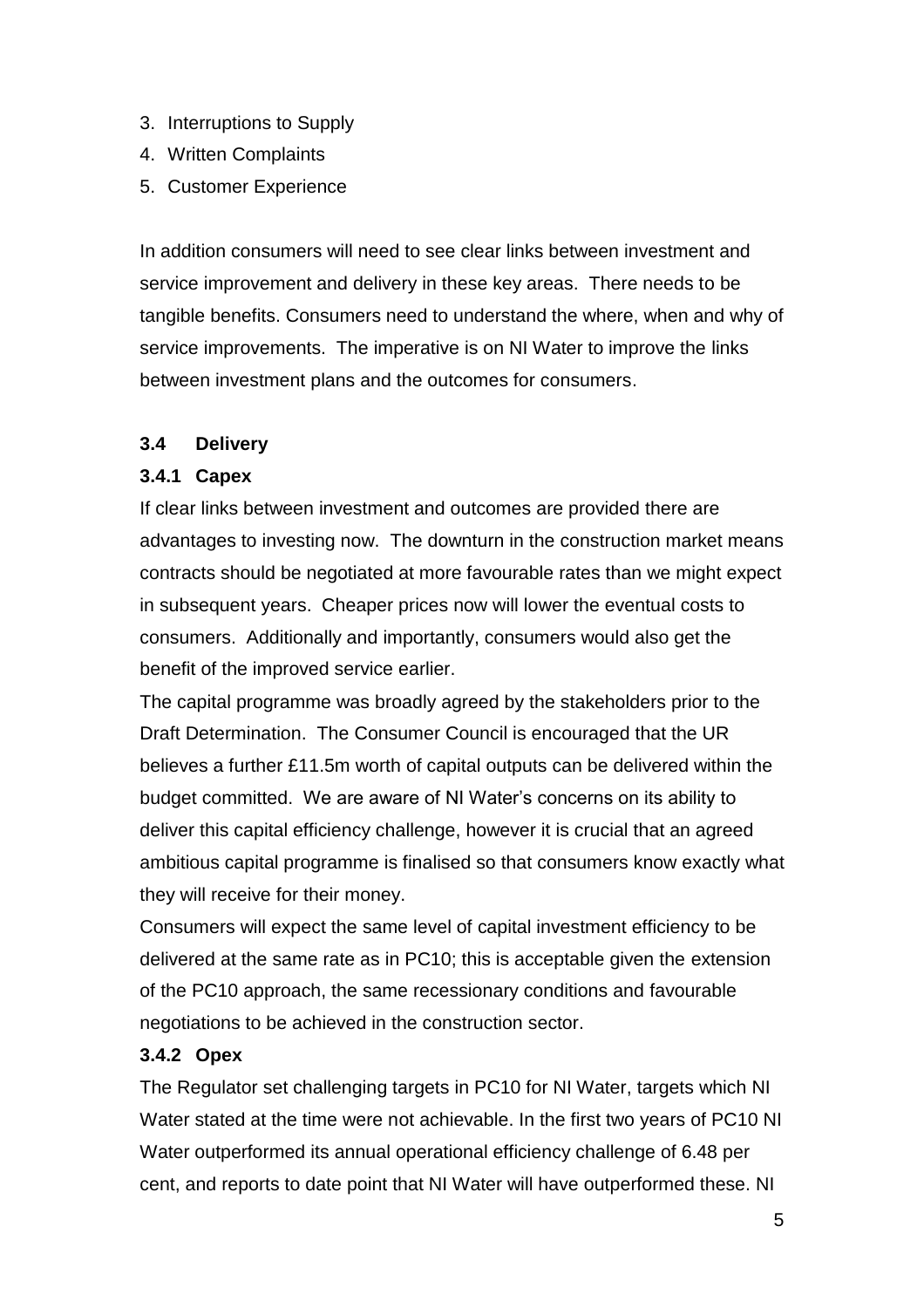Water must be congratulated on this achievement, but it is concerned that a proportion of these efficiency gains are opportunistic, one-offs and not repeatable or certainly not guaranteed.

It is in the consumer interest for the company to be efficient as possible, but this must not be borne out of high risk of the service breaking, becoming unsustainable or regressive. There are high levels of consumer confidence in NI Water<sup>5</sup>, we need to maintain and grow this.

It is not in the consumer interest to exert operational efficiencies so high that it risks optimal service delivery. However, the Regulator in the Draft Determination is confident that the operational efficiency challenge set for NI Water over PC13 has precedent and is in line with achievements of other water and sewerage companies.

In addition, it is not out of sync with what is being asked of the public sector as a whole.

Setting the appropriate level of expenditure is key to ensuring services are delivered at the right price, that this price is fair, affordable and sustainable, and that consumers do not pay twice for services or service improvements that they have already funded.

The Consumer Council shares the Regulator's view that the licence should be amended to prevent NI Water claiming unused K from previous Price Control periods.

## **3.4.3 Model**

All stakeholders recognise the difficulty of the hybrid model in which NI Water must operate, in particular in planning capital spend. We have requested more information from NI Water to quantify financial and non-financial difficulties and opportunities its current hybrid status brings.

## **4.0 Consumer Confidence**

Consumers need to have confidence in the regulatory system. If there are quality issues with information and data consumers cannot be confident that the correct decisions are being made.

 $\overline{a}$ <sup>5</sup>The Consumer Council's Long Term Water Strategy Research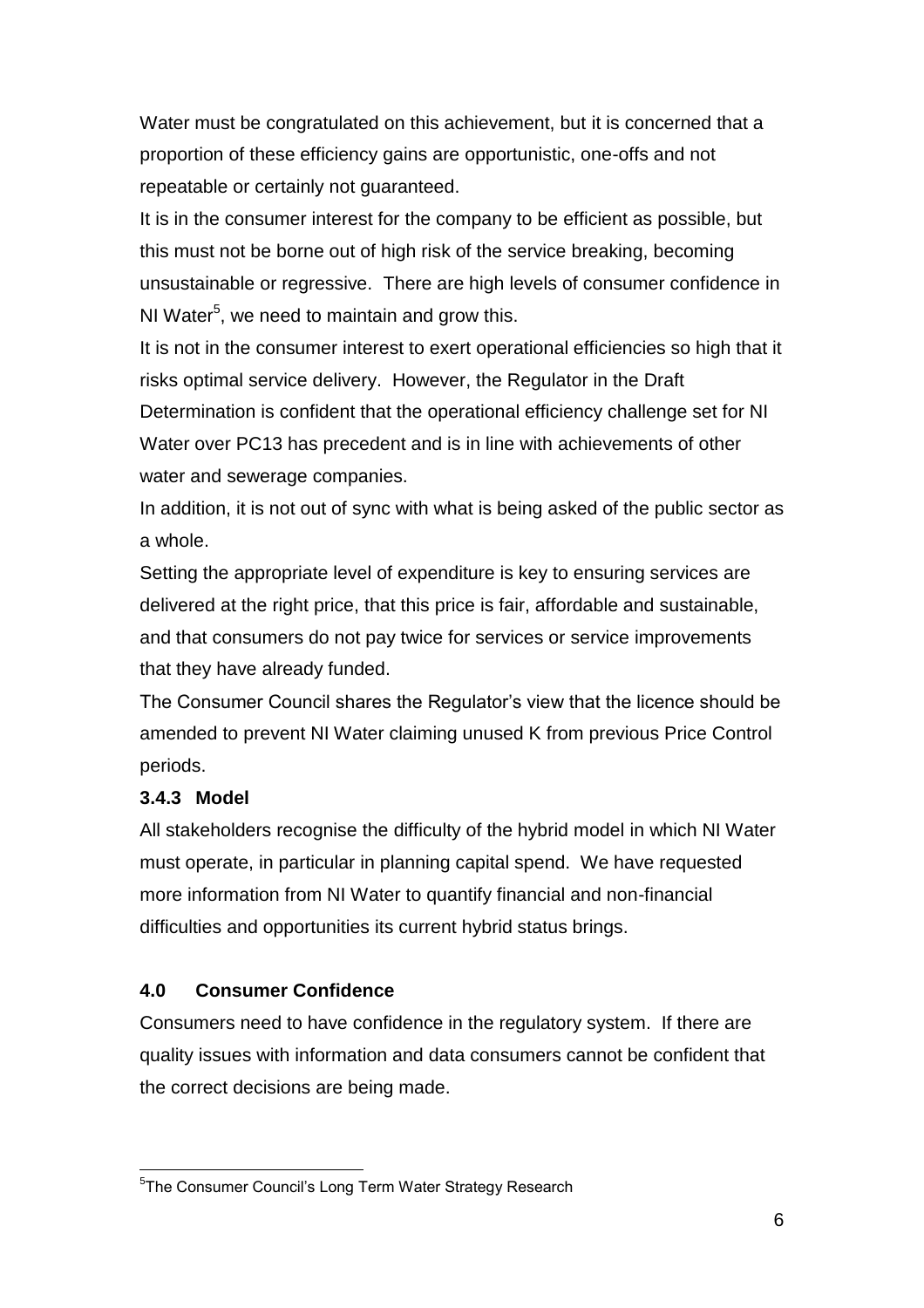The Consumer Council has been consistently calling for an improvement in NI Water's data since it commented on the company's Business Improvement Plan in 2007. We are disappointed that there are still large areas of poor quality data but we support the Regulator's approach in requesting business cases for investment programmes where data is lacking. We believe that if clearly defined outputs are included this will provide a level of consumer confidence. The Consumer Council expects that NI Water will continue to close the gaps in information throughout PC13, and would seek assurances that the issues of poor quality or no data be fully addressed through the duration of PC15.

#### **5.0 Conclusion**

 $\overline{\phantom{a}}$ 

Like the Regulator the Consumer Council expects NI Water to set out a strategy to provide the longer term context for PC13 and beyond. Climate change, water efficiency, renewable energy and the cost of carbon will become increasingly important as PC13 develops and we move into PC15. Consumers have increased awareness of such issues and recognise that some investment might be needed but that this would become more of an issue in the future $^6$ .

As we have stated PC13 is an extension of PC10, continuity is key and the benefits must continue to be realised for consumers. Consumers, domestic and non-domestic alike are paying more than they should because of the inefficiencies in NI Water. The Consumer Council recognises the difficulties in delivering the efficiencies but consumers deserve water and sewerage services that are fair, affordable and sustainable.

<sup>&</sup>lt;sup>6</sup> Tapping into Consumer Views on Water: A Research Report by the Consumer Council commissioned by NI Water, March 2009